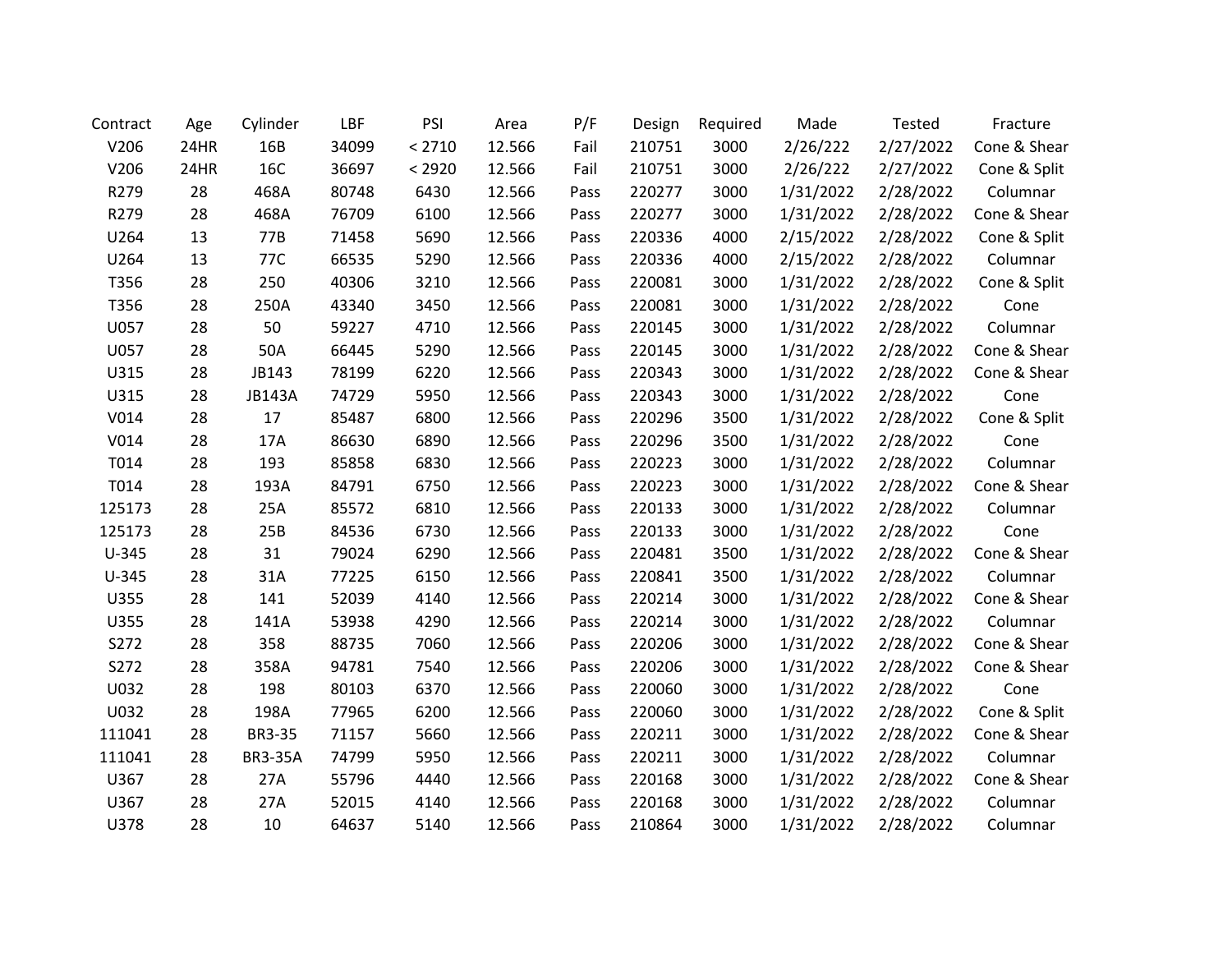| U378   | 28             | 10A            | 65990  | 5250   | 12.566 | Pass | 210864 | 3000 | 1/31/2022 | 2/28/2022 | Cone & Shear |
|--------|----------------|----------------|--------|--------|--------|------|--------|------|-----------|-----------|--------------|
| U373   | 28             | 14             | 97040  | 7720   | 12.566 | Pass | 210999 | 3000 | 1/31/2022 | 2/28/2022 | Cone         |
| U373   | 28             | 14A            | 104295 | 8300   | 12.566 | Pass | 210999 | 3000 | 1/31/2022 | 2/28/2022 | Cone & Shear |
| V176   | 28             | 71             | 70266  | 5590   | 12.566 | Pass | 220005 | 3000 | 1/31/2022 | 2/28/2022 | Cone & Shear |
| V176   | 28             | 71             | 69707  | 5550   | 12.566 | Pass | 220005 | 3000 | 1/31/2022 | 2/28/2022 | Cone         |
| R259   | 28             | 89A            | 49632  | 3950   | 12.566 | Pass | 220348 | 3000 | 1/31/2022 | 2/28/2022 | Columnar     |
| R259   | 28             | 89A            | 45183  | 3600   | 12.566 | Pass | 220348 | 3000 | 1/31/2022 | 2/28/2022 | Columnar     |
| U224   | 28             | 136            | 91261  | 7260   | 12.566 | Pass | 220321 | 3000 | 1/31/2022 | 2/28/2022 | Cone         |
| U224   | 28             | 136A           | 87361  | 6950   | 12.566 | Pass | 220321 | 3000 | 1/31/2022 | 2/28/2022 | Cone         |
| U011   | 28             | 68             | 76114  | 6030   | 12.629 | Pass | 220222 | 3000 | 1/31/2022 | 2/28/2022 | Cone & Shear |
| U011   | 28             | 68A            | 71373  | 5680   | 12.566 | Pass | 220222 | 3000 | 1/31/2022 | 2/28/2022 | Cone         |
| T359   | 28             | 196            | 71822  | 5740   | 12.504 | Pass | 220293 | 3000 | 1/31/2022 | 2/28/2022 | Cone & Shear |
| T359   | 28             | 196A           | 71907  | 5720   | 12.566 | Pass | 220293 | 3000 | 1/31/2022 | 2/28/2022 | Cone & Shear |
| 123115 | 28             | 71             | 74115  | 5930   | 12.504 | Pass | 210805 | 3000 | 1/31/2022 | 2/28/2022 | Cone & Shear |
| 123115 | 28             | 71A            | 77062  | 6160   | 12.504 | Pass | 210805 | 3000 | 1/31/2022 | 2/28/2022 | Cone         |
| 124596 | 28             | 5              | 70987  | 5650   | 12.566 | Pass | 22004  | 3000 | 1/31/2022 | 2/28/2022 | Cone         |
| 124596 | 28             | 5A             | 66842  | 5320   | 12.566 | Pass | 22004  | 3000 | 1/31/2022 | 2/28/2022 | Cone         |
| V281   | $\overline{7}$ | 1 <sup>C</sup> | 49731  | < 3960 | 12.566 | Fail | 220496 | 4000 | 2/21/2022 | 2/28/2022 | Cone         |
| V261   | 10             | 6B             | 105327 | 8380   | 12.566 | Pass | 220465 | 3000 | 2/18/2022 | 2/28/2022 | Cone         |
| V261   | 10             | 6B             | 108483 | 8630   | 12.566 | Pass | 220465 | 3000 | 2/18/2022 | 2/28/2022 | Cone         |
| R279   | $\overline{7}$ | 487B           | 80543  | 6410   | 12.566 | Pass | 220073 | 4500 | 2/21/2022 | 2/28/2022 | Cone         |
| R279   | 7              | 487B           | 79856  | 6350   | 12.566 | Pass | 220073 | 4500 | 2/21/2022 | 2/28/2022 | Cone & Shear |
| R279   | $\overline{7}$ | 486B           | 80149  | 6380   | 12.566 | Pass | 220073 | 4500 | 2/21/2022 | 2/28/2022 | Cone         |
| R279   | 7              | 486B           | 74881  | 5960   | 12.566 | Pass | 220073 | 4500 | 2/21/2022 | 2/28/2022 | Cone & Shear |
| R279   | 7              | 485B           | 73080  | 5820   | 12.566 | Pass | 220073 | 4500 | 2/21/2022 | 2/28/2022 | Columnar     |
| R279   | $\overline{7}$ | 485B           | 76779  | 6110   | 12.566 | Pass | 220073 | 4500 | 2/21/2022 | 2/28/2022 | Cone         |
| R279   | 7              | 484B           | 90073  | 7170   | 12.566 | Pass | 220073 | 4500 | 2/21/2022 | 2/28/2022 | Columnar     |
| R279   | $\overline{7}$ | 484B           | 83525  | 6650   | 12.566 | Pass | 220073 | 4500 | 2/21/2022 | 2/28/2022 | Cone & Shear |
| R279   | $\overline{7}$ | 483B           | 67714  | 5390   | 12.566 | Pass | 220073 | 4500 | 2/21/2022 | 2/28/2022 | Cone & Split |
| R279   | $\overline{7}$ | 483B           | 70206  | 5590   | 12.566 | Pass | 220073 | 4500 | 2/21/2022 | 2/28/2022 | Cone & Shear |
| R279   | $\overline{7}$ | 482B           | 87244  | 6940   | 12.566 | Pass | 220073 | 4500 | 2/21/2022 | 2/28/2022 | Columnar     |
| R279   | $\overline{7}$ | 482B           | 83730  | 6660   | 12.566 | Pass | 220073 | 4500 | 2/21/2022 | 2/28/2022 | Columnar     |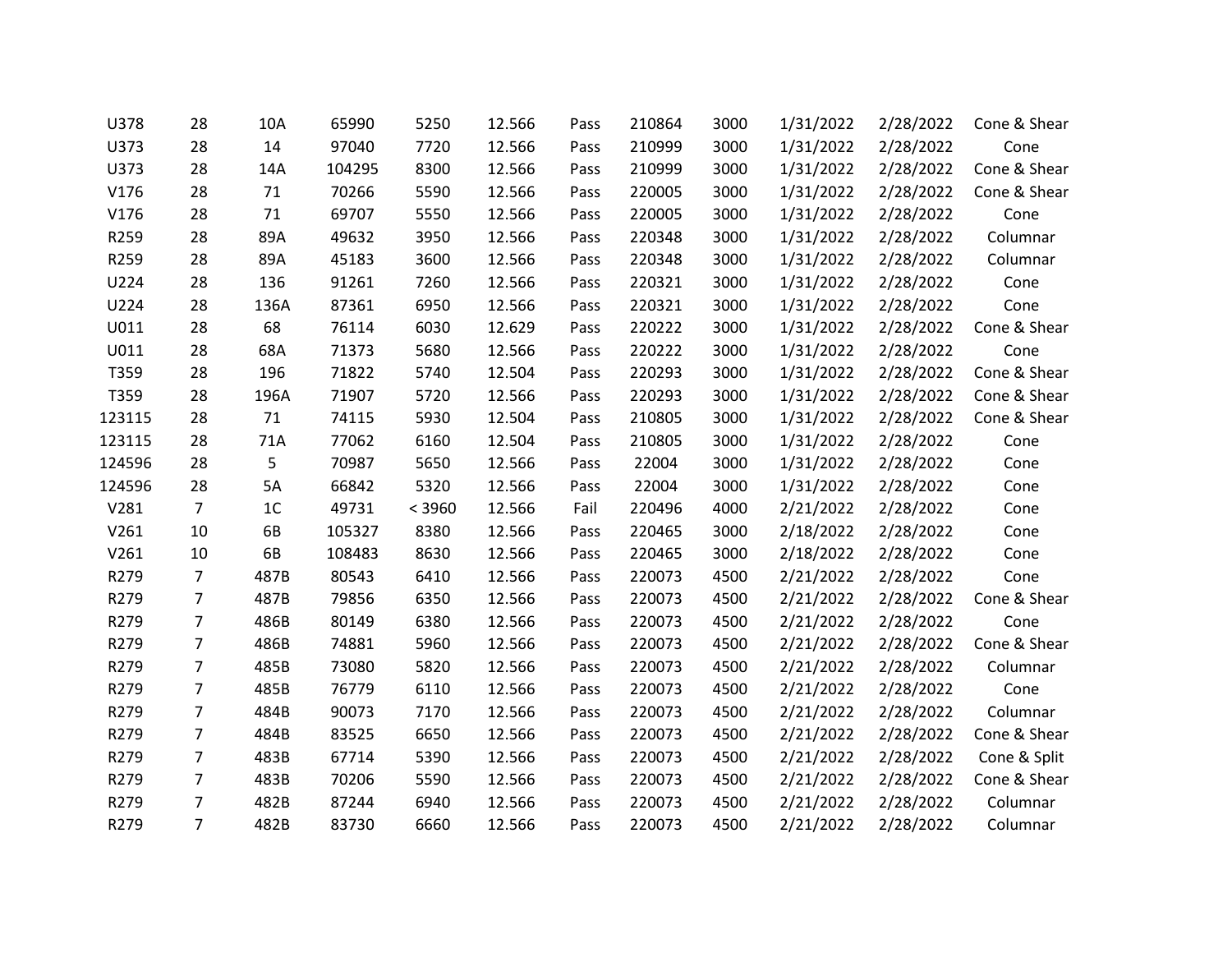| R279   | $\overline{7}$ | 481B           | 95035  | 7560 | 12.566 | Pass | 220073 | 4500 | 2/21/2022 | 2/28/2022 | Cone         |
|--------|----------------|----------------|--------|------|--------|------|--------|------|-----------|-----------|--------------|
| R279   | $\overline{7}$ | 481B           | 94521  | 7520 | 12.566 | Pass | 220073 | 4500 | 2/21/2022 | 2/28/2022 | Cone         |
| R279   | 7              | 480B           | 93592  | 7450 | 12.566 | Pass | 220073 | 4500 | 2/21/2022 | 2/28/2022 | Columnar     |
| R279   | $\overline{7}$ | 480B           | 90451  | 7200 | 12.566 | Pass | 220073 | 4500 | 2/21/2022 | 2/28/2022 | Columnar     |
| V337   | 24HR           | 5B             | 45785  | 3640 | 12.566 | Pass | 220493 | 3000 | 2/28/2022 | 3/1/2022  | Cone & Shear |
| V337   | 24HR           | 5C             | 45118  | 3590 | 12.566 | Pass | 220493 | 3000 | 2/28/2022 | 3/1/2022  | Columnar     |
| R279   | 28             | 469A           | 68702  | 5470 | 12.566 | Pass | 220277 | 3000 | 2/1/2022  | 3/1/2022  | Columnar     |
| R279   | 28             | 469A           | 62260  | 4950 | 12.566 | Pass | 220277 | 3000 | 2/1/2022  | 3/1/2022  | Cone & Shear |
| R279   | 28             | 470A           | 73509  | 5850 | 12.566 | Pass | 220045 | 3000 | 2/1/2022  | 3/1/2022  | Cone & Shear |
| R279   | 28             | 470A           | 75840  | 6040 | 12.566 | Pass | 220045 | 3000 | 2/1/2022  | 3/1/2022  | Columnar     |
| 123115 | 28             | 72             | 50744  | 4040 | 12.566 | Pass | 210805 | 3000 | 123115    | 3/1/2022  | Columnar     |
| 123115 | 28             | 72A            | 51284  | 4080 | 12.566 | Pass | 210805 | 3000 | 123115    | 3/1/2022  | Columnar     |
| S289   | 28             | $110-1$        | 99892  | 7950 | 12.566 | Pass | 220185 | 3000 | 2/1/2022  | 3/1/2022  | Cone         |
| S289   | 28             | 110-1A         | 98701  | 7850 | 12.566 | Pass | 220185 | 3000 | 2/1/2022  | 3/1/2022  | Cone & Shear |
| S289   | 28             | $110-2$        | 100733 | 8020 | 12.566 | Pass | 220185 | 3000 | 2/1/2022  | 3/1/2022  | Cone         |
| S289   | 28             | 110-2A         | 97059  | 7720 | 12.566 | Pass | 220185 | 3000 | 2/1/2022  | 3/1/2022  | Cone & Shear |
| U355   | 28             | 142            | 52436  | 4170 | 12.566 | Pass | 220214 | 3000 | 2/1/2022  | 3/1/2022  | Cone & Split |
| U355   | 28             | 142A           | 51819  | 4120 | 12.566 | Pass | 220214 | 3000 | 2/1/2022  | 3/1/2022  | Cone         |
| S272   | 28             | 359            | 70512  | 5610 | 12.566 | Pass | 220040 | 4000 | 2/1/2022  | 3/1/2022  | Cone & Shear |
| S272   | 28             | 359A           | 72931  | 5800 | 12.566 | Pass | 220040 | 4000 | 2/1/2022  | 3/1/2022  | Cone         |
| 121453 | 28             | $\mathbf{1}$   | 62324  | 4960 | 12.566 | Pass | 220013 | 3000 | 2/1/2022  | 3/1/2022  | Cone & Shear |
| 121453 | 28             | 1A             | 65605  | 5220 | 12.566 | Pass | 220013 | 3000 | 2/1/2022  | 3/1/2022  | Columnar     |
| S182   | 28             | 113            | 86677  | 6900 | 12.566 | Pass | 220097 | 3000 | 2/1/2022  | 3/1/2022  | Cone         |
| S182   | 28             | 113A           | 89108  | 7090 | 12.566 | Pass | 220097 | 3000 | 2/1/2022  | 3/1/2022  | Cone         |
| V223   | 28             | $\overline{2}$ | 104039 | 8280 | 12.566 | Pass | 220305 | 4000 | 2/1/2022  | 3/1/2022  | Cone         |
| V223   | 28             | 2A             | 101503 | 8080 | 12.566 | Pass | 220305 | 4000 | 2/1/2022  | 3/1/2022  | Cone & Shear |
| U920   | 28             | 6              | 78133  | 6220 | 12.566 | Pass | 210063 | 3000 | 2/1/2022  | 3/1/2022  | Columnar     |
| U920   | 28             | 6A             | 77940  | 6200 | 12.566 | Pass | 210063 | 3000 | 2/1/2022  | 3/1/2022  | Cone         |
| U315   | 28             | JB144          | 81788  | 6510 | 12.566 | Pass | 220343 | 3000 | 2/1/2022  | 3/1/2022  | Cone & Shear |
| U315   | 28             | <b>JB144A</b>  | 88534  | 7050 | 12.566 | Pass | 220343 | 3000 | 2/1/2022  | 3/1/2022  | Cone         |
| U057   | 28             | 51             | 66152  | 5260 | 12.566 | Pass | 220145 | 3000 | 2/1/2022  | 3/1/2022  | Cone & Shear |
| U057   | 28             | 51A            | 70165  | 5580 | 12.566 | Pass | 220145 | 3000 | 2/1/2022  | 3/1/2022  | Cone         |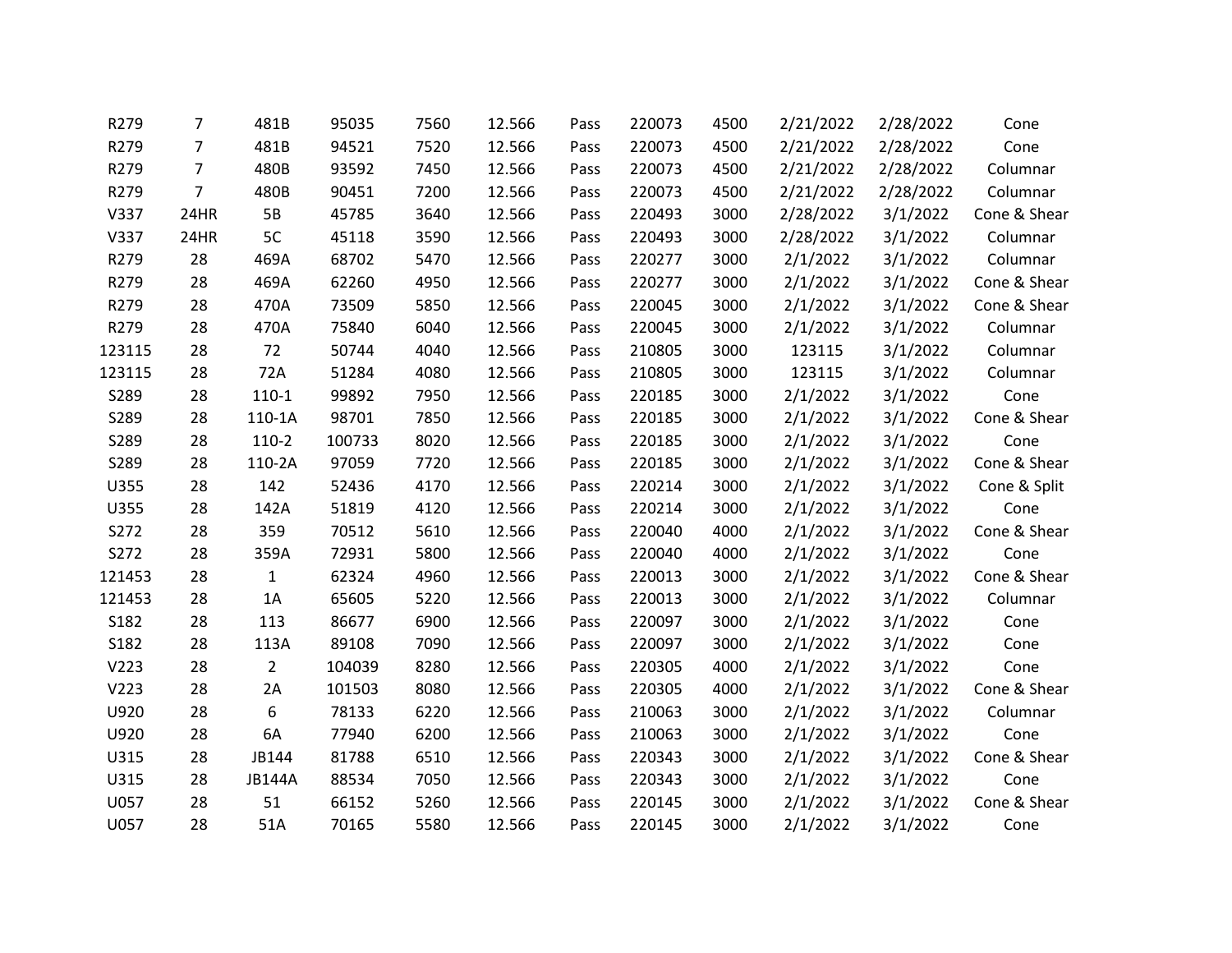| U224          | 28 | 137A         | 91080  | 7250 | 12.566 | Pass | 220321 | 3000 | 2/1/2022 | 3/1/2022 | Cone & Split |
|---------------|----|--------------|--------|------|--------|------|--------|------|----------|----------|--------------|
| U224          | 28 | 137A         | 82875  | 6600 | 12.566 | Pass | 220321 | 3000 | 2/1/2022 | 3/1/2022 | Cone & Split |
| U323          | 28 | 23           | 82936  | 6600 | 12.566 | Pass | 220032 | 3000 | 2/1/2022 | 3/1/2022 | Cone         |
| U323          | 28 | 23A          | 81513  | 6490 | 12.566 | Pass | 220032 | 3000 | 2/1/2022 | 3/1/2022 | Cone & Split |
| V176          | 28 | 72           | 90754  | 7220 | 12.566 | Pass | 220005 | 3000 | 2/1/2022 | 3/1/2022 | Cone & Shear |
| V176          | 28 | 72A          | 85440  | 6800 | 12.566 | Pass | 220005 | 3000 | 2/1/2022 | 3/1/2022 | Cone         |
| U032          | 28 | 199          | 85039  | 6770 | 12.566 | Pass | 220060 | 3000 | 2/1/2022 | 3/1/2022 | Columnar     |
| U032          | 28 | 199A         | 79455  | 6320 | 12.566 | Pass | 220060 | 3000 | 2/1/2022 | 3/1/2022 | Cone & Split |
| U032          | 28 | 200          | 84693  | 6740 | 12.566 | Pass | 210709 | 3000 | 2/1/2022 | 3/1/2022 | Cone & Shear |
| U032          | 28 | 200A         | 88450  | 7040 | 12.566 | Pass | 210709 | 3000 | 2/1/2022 | 3/1/2022 | Cone         |
| V173          | 28 | $\mathbf{1}$ | 82944  | 6600 | 12.566 | Pass |        | 3000 | 2/1/2022 | 3/1/2022 | Cone         |
| V173          | 28 | 1A           | 84136  | 6700 | 12.566 | Pass |        | 3000 | 2/1/2022 | 3/1/2022 | Cone         |
| 118870        | 28 | 63           | 86028  | 6850 | 12.566 | Pass | 210777 | 3000 | 2/1/2022 | 3/1/2022 | Cone         |
| 118870        | 28 | 63A          | 85832  | 6830 | 12.566 | Pass | 210777 | 3000 | 2/1/2022 | 3/1/2022 | Columnar     |
| U373          | 28 | 15           | 119310 | 9490 | 12.566 | Pass | 210999 | 3000 | 2/1/2022 | 3/1/2022 | Cone         |
| U373          | 28 | 15A          | 114642 | 9120 | 12.566 | Pass | 210999 | 3000 | 2/1/2022 | 3/1/2022 | Cone         |
| T336          | 28 | 360          | 81274  | 6400 | 12.692 | Pass | 220131 | 3000 | 2/1/2022 | 3/1/2022 | Columnar     |
| T336          | 28 | 360A         | 78167  | 6220 | 12.566 | Pass | 220131 | 3000 | 2/1/2022 | 3/1/2022 | Cone & Shear |
| U011          | 28 | 69           | 85407  | 6800 | 12.566 | Pass | 220222 | 3000 | 2/1/2022 | 3/1/2022 | Columnar     |
| U011          | 28 | 69A          | 82862  | 6590 | 12.566 | Pass | 220222 | 3000 | 2/1/2022 | 3/1/2022 | Cone & Shear |
| U011          | 28 | 70           | 82837  | 6590 | 12.566 | Pass | 220222 | 3000 | 2/1/2022 | 3/1/2022 | Cone         |
| U011          | 28 | 70A          | 80032  | 6370 | 12.566 | Pass | 220222 | 3000 | 2/1/2022 | 3/1/2022 | Columnar     |
| U017          | 28 | 107          | 71850  | 5720 | 12.566 | Pass | 220338 | 4000 | 2/1/2022 | 3/1/2022 | Cone & Shear |
| U017          | 28 | 107A         | 76559  | 6090 | 12.566 | Pass | 220338 | 4000 | 2/1/2022 | 3/1/2022 | Columnar     |
| U017          | 28 | 108          | 75115  | 5980 | 12.566 | Pass | 220338 | 3000 | 2/1/2022 | 3/1/2022 | Cone & Shear |
| U017          | 28 | 108A         | 70992  | 5650 | 12.566 | Pass | 220338 | 4000 | 2/1/2022 | 3/1/2022 | Cone         |
| <b>CNU017</b> | 28 | 109          | 71575  | 5640 | 12.692 | Pass | 220338 | 4000 | 2/1/2022 | 3/1/2022 | Cone & Shear |
| <b>CNU017</b> | 28 | 109A         | 75756  | 6030 | 12.566 | Pass | 220338 | 4000 | 2/1/2022 | 3/1/2022 | Cone         |
| U057          | 28 | 53           | 55176  | 4390 | 12.566 | Pass | 220145 | 3000 | 2/2/2022 | 3/2/2022 | Columnar     |
| U057          | 28 | 53A          | 55478  | 4410 | 12.566 | Pass | 220145 | 3000 | 2/2/2022 | 3/2/2022 | Columnar     |
| T336          | 28 | 361          | 74091  | 5900 | 12.566 | Pass | 220131 | 3000 | 2/2/2022 | 3/2/2022 | Columnar     |
| T336          | 28 | 361A         | 73125  | 5820 | 12.566 | Pass | 220131 | 3000 | 2/2/2022 | 3/2/2022 | Columnar     |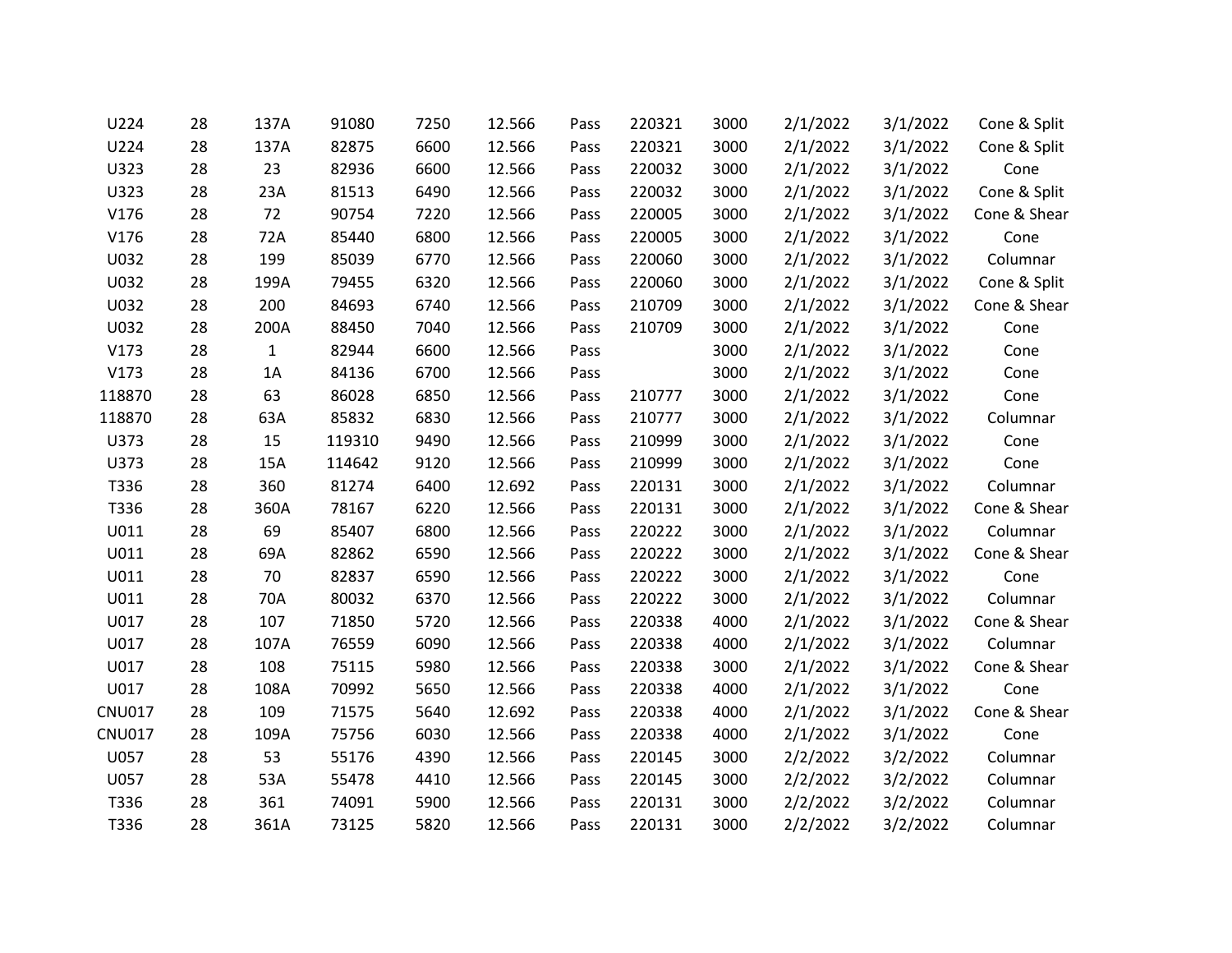| U057   | 28             | 52   | 48833  | 3890 | 12.566 | Pass | 220145         | 3000 | 2/2/2022  | 3/2/2022 | Cone & Split |
|--------|----------------|------|--------|------|--------|------|----------------|------|-----------|----------|--------------|
| U057   | 28             | 52   | 52779  | 4200 | 12.566 | Pass | 220145         | 3000 | 2/2/2022  | 3/2/2022 | Cone         |
| V123   | 28             | 11   | 70243  | 5590 | 12.566 | Pass | <b>BAG MIX</b> | 3000 | 2/2/2022  | 3/2/2022 | Columnar     |
| V123   | 28             | 11A  | 85153  | 6780 | 12.566 | Pass | <b>BAG MIX</b> | 3000 | 2/2/2022  | 3/2/2022 | Cone & Shear |
| U017   | 28             | 110A | 67568  | 5380 | 12.566 | Pass | 220338         | 4000 | 2/2/2022  | 3/2/2022 | Columnar     |
| U017   | 28             | 110A | 65181  | 5190 | 12.566 | Pass | 220338         | 4000 | 2/2/2022  | 3/2/2022 | Columnar     |
| U224   | 28             | 138A | 103683 | 8250 | 12.566 | Pass | 220321         | 3000 | 2/2/2022  | 3/2/2022 | Cone & Split |
| U224   | 28             | 138A | 105901 | 8430 | 12.566 | Pass | 220321         | 3000 | 2/2/2022  | 3/2/2022 | Columnar     |
| V245   | 28             | 3A   | 64621  | 5140 | 12.566 | Pass | 220234         | 3000 | 2/2/2022  | 3/2/2022 | Columnar     |
| V245   | 28             | 3A   | 66817  | 5320 | 12.566 | Pass | 220234         | 3000 | 2/2/2022  | 3/2/2022 | Cone         |
| U017   | 28             | 112A | 74245  | 5880 | 12.629 | Pass | 220338         | 4000 | 2/2/2022  | 3/2/2022 | Cone & Shear |
| U017   | 28             | 112A | 76925  | 6120 | 12.566 | Pass | 220338         | 4000 | 2/2/2022  | 3/2/2022 | Columnar     |
| U017   | 28             | 111A | 64758  | 5150 | 12.566 | Pass | 220338         | 4000 | 2/2/2022  | 3/2/2022 | Cone         |
| U017   | 28             | 111A | 66008  | 5250 | 12.566 | Pass | 220338         | 4000 | 2/2/2022  | 3/2/2022 | Columnar     |
| 118870 | 28             | 64   | 79233  | 6310 | 12.566 | Pass | 210777         | 3000 | 2/2/2022  | 3/2/2022 | Cone & Shear |
| 118870 | 28             | 64   | 81668  | 6530 | 12.504 | Pass | 210777         | 3000 | 2/2/2022  | 3/2/2022 | Columnar     |
| U011   | 28             | 71   | 96852  | 7670 | 12.629 | Pass | 220222         | 3000 | 2/2/2022  | 3/2/2022 | Cone & Split |
| U011   | 28             | 71   | 95938  | 7600 | 12.629 | Pass | 220222         | 3000 | 2/2/2022  | 3/2/2022 | Cone & Split |
| V245   | 28             | 4A   | 59084  | 4700 | 12.566 | Pass | 220234         | 3000 | 2/2/2022  | 3/2/2022 | Columnar     |
| V245   | 28             | 4A   | 58798  | 4680 | 12.566 | Pass | 220234         | 3000 | 2/2/2022  | 3/2/2022 | Columnar     |
| R279   | 7              | 488B | 67043  | 5340 | 12.566 | Pass | 220045         | 3000 | 2/23/2022 | 3/2/2022 | Cone & Split |
| R279   | 7              | 488B | 66877  | 5320 | 12.566 | Pass | 220045         | 3000 | 2/23/2022 | 3/2/2022 | Columnar     |
| R279   | $\overline{7}$ | 489B | 62871  | 5000 | 12.566 | Pass | 220045         | 3000 | 2/23/2022 | 3/2/2022 | Cone & Split |
| R279   | $\overline{7}$ | 489B | 60253  | 4790 | 12.566 | Pass | 220045         | 3000 | 2/23/2022 | 3/2/2022 | Cone         |
| R279   | $\overline{7}$ | 490B | 53886  | 4290 | 12.566 | Pass | 220045         | 3000 | 2/23/2022 | 3/2/2022 | Columnar     |
| R279   | $\overline{7}$ | 490B | 54597  | 4340 | 12.566 | Pass | 220045         | 3000 | 2/23/2022 | 3/2/2022 | Cone & Shear |
| R279   | 7              | 491B | 53190  | 4230 | 12.566 | Pass | 220045         | 3000 | 2/23/2022 | 3/2/2022 | Columnar     |
| R279   | 7              | 491B | 49495  | 3940 | 12.566 | Pass | 220045         | 3000 | 2/23/2022 | 3/2/2022 | Cone & Shear |
| R279   | $\overline{7}$ | 492B | 55115  | 4390 | 12.566 | Pass | 220045         | 3000 | 2/23/2022 | 3/2/2022 | Columnar     |
| R279   | $\overline{7}$ | 492B | 58455  | 4650 | 12.566 | Pass | 220045         | 3000 | 2/23/2022 | 3/2/2022 | Cone & Shear |
| R279   | 7              | 493B | 58208  | 4630 | 12.566 | Pass | 220045         | 3000 | 2/23/2022 | 3/2/2022 | Columnar     |
| R279   | $\overline{7}$ | 493B | 56303  | 4480 | 12.566 | Pass | 220045         | 3000 | 2/23/2022 | 3/2/2022 | Columnar     |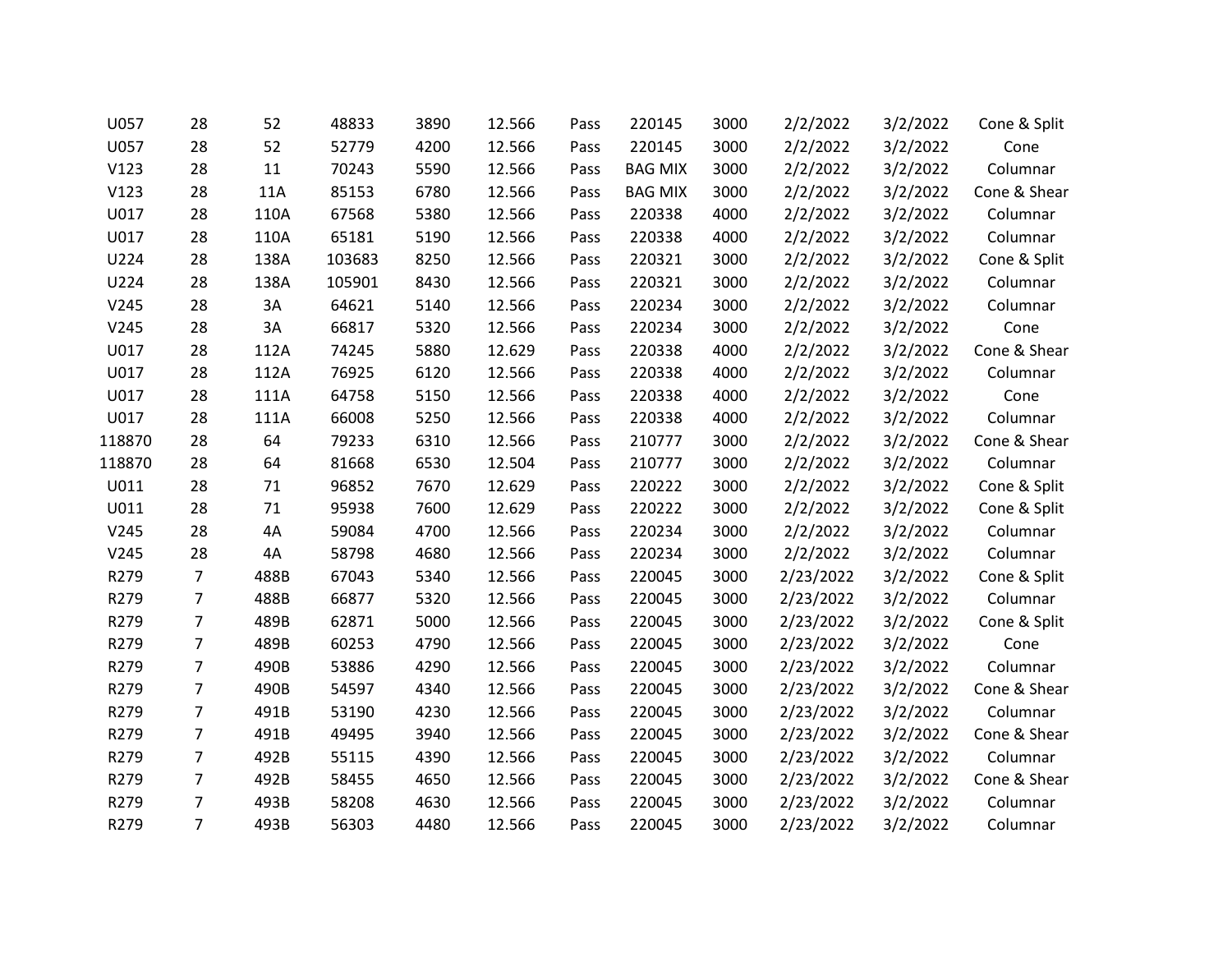| R279              | 7              | 494B            | 54620  | 4350   | 12.566 | Pass | 220045         | 3000  | 2/23/2022 | 3/2/2022 | Columnar      |
|-------------------|----------------|-----------------|--------|--------|--------|------|----------------|-------|-----------|----------|---------------|
| R279              | $\overline{7}$ | 494B            | 51865  | 4130   | 12.566 | Pass | 220045         | 3000  | 2/23/2022 | 3/2/2022 | Cone          |
| CPI7L             | 28             | 7L              | 119594 | 10600  | 11.282 | Pass | 210185         | 10000 | 2/3/2022  | 3/3/2022 | <none></none> |
| CPI7L             | 28             | 8L              | 130596 | 11640  | 11.222 | Pass | 210185         | 10000 | 2/3/2022  | 3/3/2022 | <none></none> |
| CPI <sub>5D</sub> | 28             | 5D              | 107056 | < 9590 | 11.163 | Fail | 210185         | 10000 | 2/3/2022  | 3/3/2022 | <none></none> |
| CPI <sub>5D</sub> | 28             | 6 <sub>D</sub>  | 118749 | 10640  | 11.163 | Pass | 210185         | 10000 | 2/3/2022  | 3/3/2022 | <none></none> |
| CPI               | 28             | 1 <sup>C</sup>  | 107871 | < 9660 | 11.163 | Fail | 210185         | 10000 | 2/3/2022  | 3/3/2022 | <none></none> |
| CPI               | 28             | 2C              | 99362  | < 8900 | 11.163 | Fail | 210185         | 10000 | 2/3/2022  | 3/3/2022 | <none></none> |
| CPI               | 28             | 3D              | 113964 | 10210  | 11.163 | Pass | 210185         | 10000 | 2/3/2022  | 3/3/2022 | <none></none> |
| <b>CPI</b>        | 28             | 4D              | 125537 | 11250  | 11.163 | Pass | 210185         | 10000 | 2/3/2022  | 3/3/2022 | <none></none> |
| U011              | 28             | 72              | 80852  | 6430   | 12.566 | Pass | 220222         | 3000  | 2/3/2022  | 3/3/2022 | Cone & Shear  |
| U011              | 28             | 72A             | 77306  | 6150   | 12.566 | Pass | 220222         | 3000  | 2/3/2022  | 3/3/2022 | Cone          |
| U224              | 28             | 139A            | 134291 | 10690  | 12.566 | Pass | 220321         | 3000  | 2/3/2022  | 3/3/2022 | Columnar      |
| U224              | 28             | 139A            | 125350 | 9980   | 12.566 | Pass | 220321         | 3000  | 2/3/2022  | 3/3/2022 | Columnar      |
| V123              | 28             | 12              | 69292  | 5490   | 12.629 | Pass | <b>BAG MIX</b> | 3000  | 2/3/2022  | 3/3/2022 | Cone & Shear  |
| V123              | 28             | 12A             | 82339  | 6550   | 12.566 | Pass | <b>BAG MIX</b> | 3000  | 2/3/2022  | 3/3/2022 | Columnar      |
| U264              | 5              | EB5             | 47888  | < 3810 | 12.566 | Fail | 220336         | 4000  | 2/28/2022 | 3/4/2022 | Columnar      |
| U264              | 5              | EB6             | 43585  | < 3470 | 12.566 | Fail | 220336         | 4000  | 2/28/2022 | 3/4/2022 | Cone          |
| U264              | $\overline{7}$ | EB <sub>3</sub> | 58559  | 4660   | 12.566 | Pass | 220336         | 4000  | 2/25/2022 | 3/4/2022 | Cone & Split  |
| U264              | $\overline{7}$ | EB4             | 58993  | 4690   | 12.566 | Pass | 220336         | 4000  | 2/25/2022 | 3/4/2022 | Columnar      |
| U264              | 11             | EB1             | 76644  | 6100   | 12.566 | Pass | 220071         | 3000  | 3/21/2022 | 3/4/2022 | Cone          |
| U264              | 11             | EB <sub>2</sub> | 78493  | 6250   | 12.566 | Pass | 220071         | 3000  | 3/21/2022 | 3/4/2022 | Cone & Shear  |
| 124596            | 11             | <b>7B</b>       | 69696  | 5550   | 12.566 | Pass | 220020         | 3000  | 2/21/2022 | 3/4/2022 | Columnar      |
| 124596            | 11             | 7C              | 60376  | 4800   | 12.566 | Pass | 220020         | 3000  | 2/21/2022 | 3/4/2022 | Cone          |
| V289              | $\mathbf{1}$   | 2B              | 67097  | 5340   | 12.566 | Pass | 220264         | 3000  | 3/3/2022  | 3/4/2022 | Cone          |
| V289              | $\mathbf{1}$   | 2C              | 65811  | 5240   | 12.566 | Pass | 220264         | 3000  | 3/3/2022  | 3/4/2022 | Cone & Shear  |
| U367              | 28             | 28A             | 48160  | 3830   | 12.566 | Pass | 220168         | 3000  | 2/4/2022  | 3/4/2022 | Cone & Split  |
| U367              | 28             | 28A             | 47836  | 3810   | 12.566 | Pass | 220168         | 3000  | 2/4/2022  | 3/4/2022 | Cone          |
| S272              | 28             | 360             | 89748  | 7140   | 12.566 | Pass | 220206         | 3000  | 2/4/2022  | 3/4/2022 | Cone & Shear  |
| S272              | 28             | 360A            | 98602  | 7850   | 12.566 | Pass | 220206         | 3000  | 2/4/2022  | 3/4/2022 | Columnar      |
| T336              | 28             | 362             | 80142  | 6380   | 12.566 | Pass | 220131         | 3000  | 2/4/2022  | 3/4/2022 | Columnar      |
| T336              | 28             | 362A            | 81117  | 6460   | 12.566 | Pass | 220131         | 3000  | 2/4/2022  | 3/4/2022 | Columnar      |